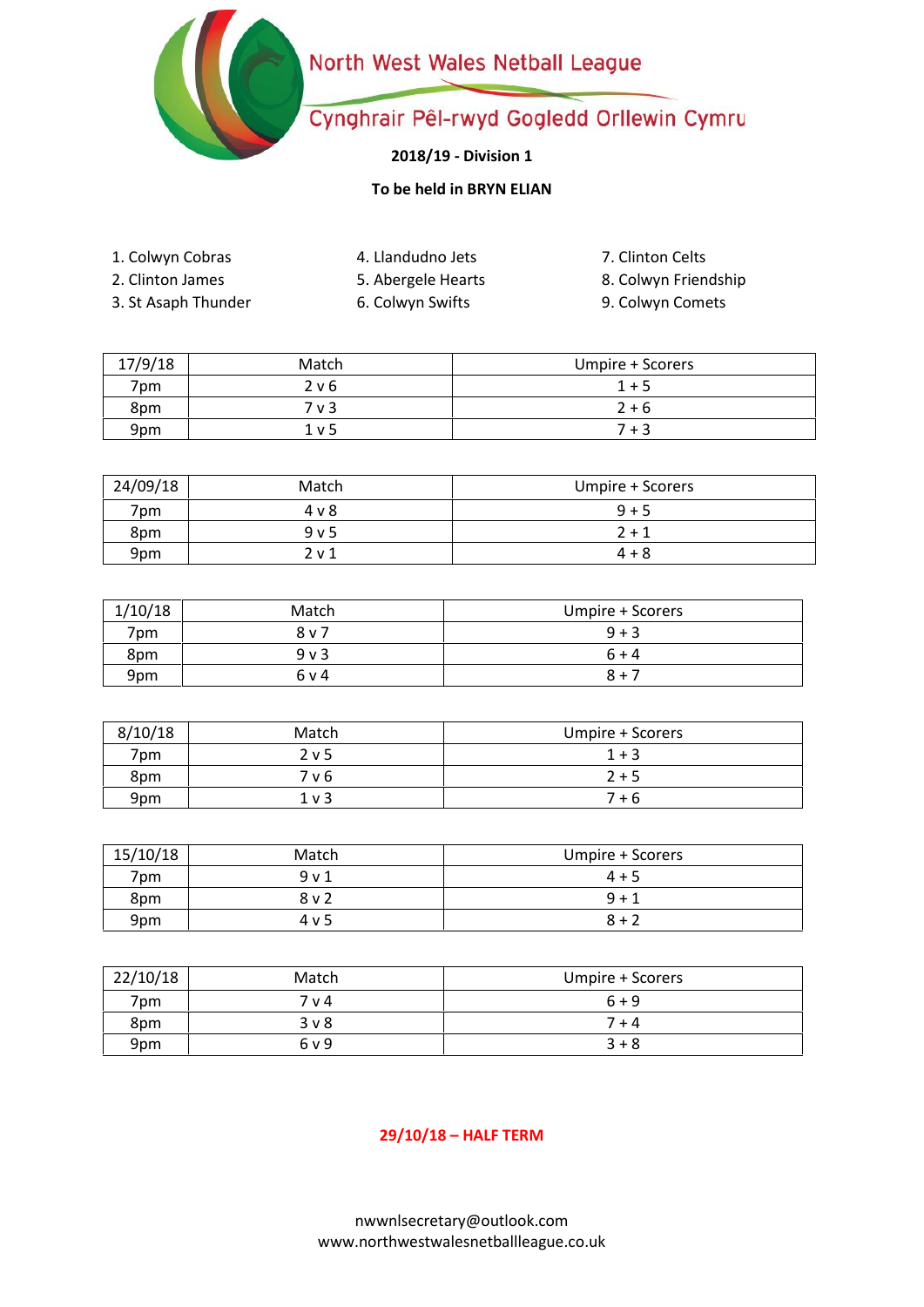## North West Wales Netball League



# Cynghrair Pêl-rwyd Gogledd Orllewin Cymru

### **5/11/18 – Bonfire Night, no games**

| 12/11/18 | Match  | Umpire + Scorers |
|----------|--------|------------------|
| 7pm      | 5 v 6  | $1 + 7$          |
| 8pm      | 1 v 7  | $3 + 2$          |
| 9pm      | $2v$ 3 | $5 + 6$          |

| 19/11/18 | Match            | Umpire + Scorers |
|----------|------------------|------------------|
| 7pm      | 2 v 9            | $1 + 4$          |
| 8pm      | 1 <sub>v</sub> 4 | $8 + 5$          |
| 9pm      | 8 v 5            | $2 + 9$          |

| 26/11/18 | Match      | Umpire + Scorers |
|----------|------------|------------------|
| 7pm      | 9v7        | $8 + 6$          |
| 8pm      | 8 v 6      | $3 + 4$          |
| 9pm      | $4 \vee 3$ | $9 + 7$          |

| 03/12/18 | Match      | Umpire + Scorers |
|----------|------------|------------------|
| 7pm      | $5 \vee 3$ | $7 + 2$          |
| 8pm      | 1 v 6      | $3 + 5$          |
| 9pm      | 7 v 2      | $6 + 1$          |

| 10/12/18        | Match  | Umpire + Scorers |
|-----------------|--------|------------------|
| 7pm             | $1v$ 8 | $4 + 9$          |
| 8pm             | 9 v 4  | $5 + 7$          |
| 9 <sub>pm</sub> | 5 v 7  | $8 + 1$          |

| 17/12/18 | Match  | Umpire + Scorers |
|----------|--------|------------------|
| 7pm      | 6 v 3  | $4 + 2$          |
| 8pm      | 4 v 2  | $9 + 8$          |
| 9pm      | $9V$ 8 | $3 + 6$          |

#### **24/12/18 + 31/12/18 NO GAMES**

| 07/01/19 | Match | Umpire + Scorers |
|----------|-------|------------------|
| 7pm      | 1 v 5 | $7 + 3$          |
| 8pm      | 2 v 6 | $1 + 5$          |
| 9pm      | 7 v 3 | $2 + 6$          |

| 14/01/19        | Match | Umpire + Scorers |
|-----------------|-------|------------------|
| 7pm             | 4 v 8 | $9 + 5$          |
| 8pm             | 9v5   | $2 + 1$          |
| 9 <sub>pm</sub> | 2 v 1 | $4 + 8$          |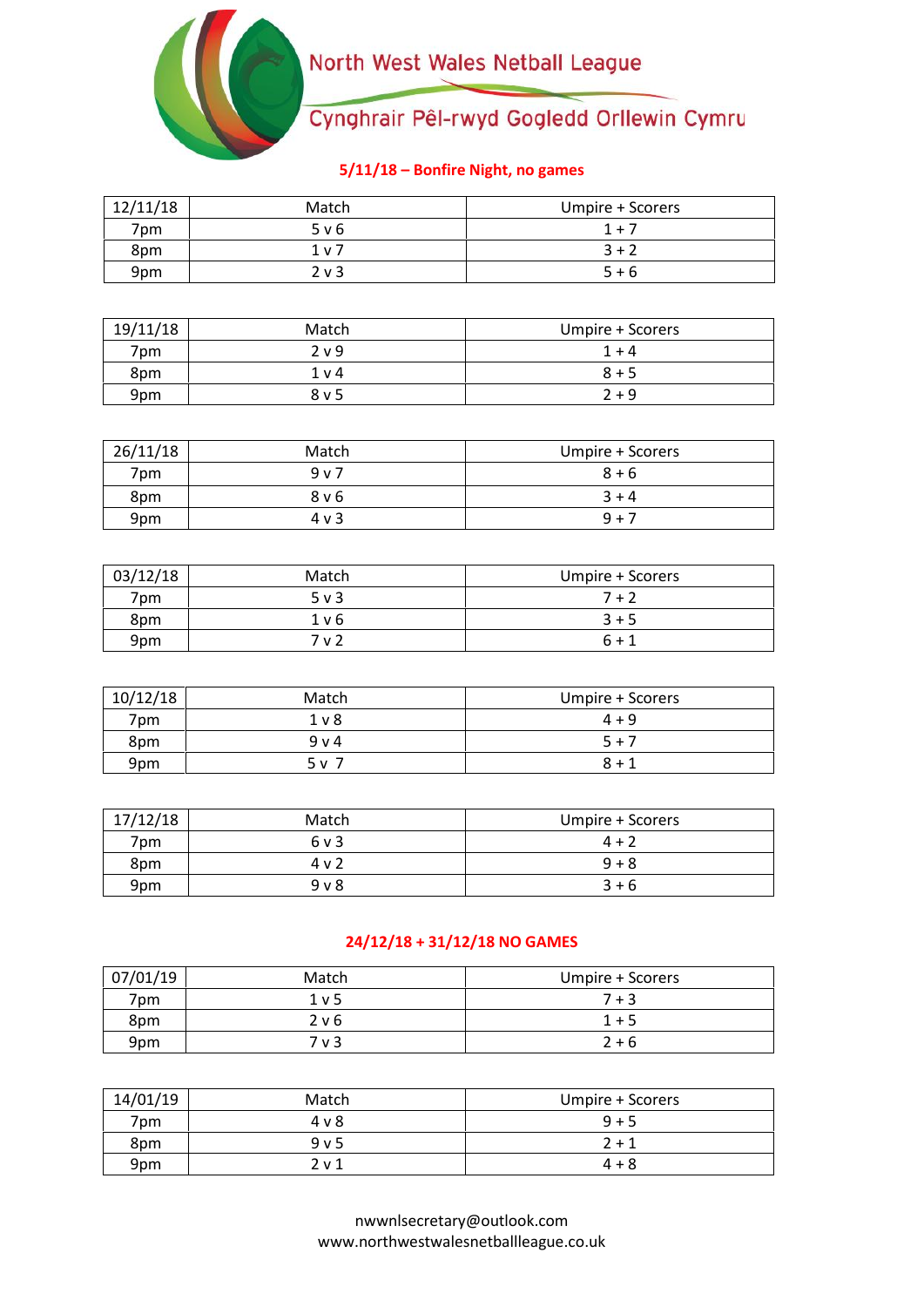

| 21/01/19 | Match          | Umpire + Scorers |
|----------|----------------|------------------|
| 7pm      | 6 v 4          | $8 + 7$          |
| 8pm      | 8 v 7          | $9 + 3$          |
| 9pm      | 9 <sub>v</sub> | $6 + 4$          |

| 28/01/19 | Match            | Umpire + Scorers |
|----------|------------------|------------------|
| 7pm      | 2 <sub>v</sub> 5 | $1 + 3$          |
| 8pm      | 7 v 6            | $2 + 5$          |
| 9pm      | 1 <sub>v</sub>   | $7 + 6$          |

| 04/02/19 | Match            | Umpire + Scorers |
|----------|------------------|------------------|
| 7pm      | 9 <sub>v</sub> 1 | $4 + 5$          |
| 8pm      | $8v$ 2           | $9 + 1$          |
| 9pm      | 4 v 5            | $8 + 2$          |

| 11/02/19 | Match | Umpire + Scorers |
|----------|-------|------------------|
| 7pm      | 7 v 4 | $6 + 9$          |
| 8pm      | 3 v 8 | 7 + 4            |
| 9pm      | 6 v 9 | $3 + 8$          |

| 18/02/19 | Match          | Umpire + Scorers |
|----------|----------------|------------------|
| 7pm      | $2v$ 3         | $6 + 5$          |
| 8pm      | 5 v 6          | $1 + 7$          |
| 9pm      | 1 <sub>v</sub> | $3 + 2$          |

#### **25/02/19 – HALF TERM**

| 04/03/19 | Match            | Umpire + Scorers |
|----------|------------------|------------------|
| 7pm      | 8 v 5            | $2 + 9$          |
| 8pm      | 1 v 4            | $8 + 5$          |
| 9pm      | 2 <sub>v</sub> 9 | $1 + 4$          |

| 11/03/19 | Match | Umpire + Scorers |
|----------|-------|------------------|
| 7pm      | 4 v 3 | $9 + 7$          |
| 8pm      | 9v7   | $8 + 6$          |
| 9pm      | 8 v 6 | $4 + 3$          |

| 18/03/19 | Match  | Umpire + Scorers |
|----------|--------|------------------|
| 7pm      | $5v$ 3 | 7 + 2            |
| 8pm      | 1 v 6  | $5 + 3$          |
| 9pm      | 7 v 2  | 1 + 6            |

nwwnlsecretary@outlook.com www.northwestwalesnetballleague.co.uk